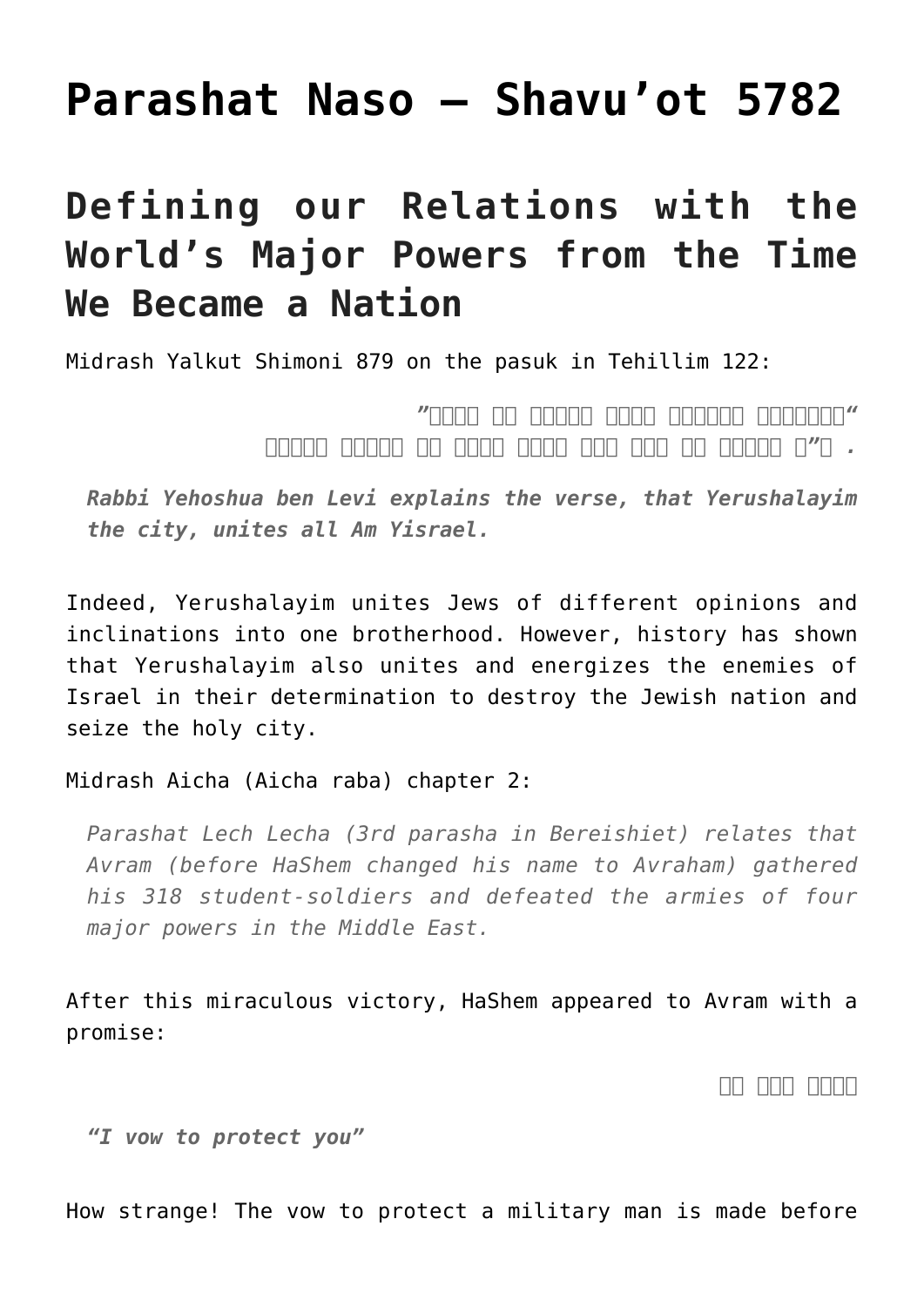going into battle, but here HaShem made His promise of protection after the war had ended and Avram was the acclaimed victor?!

The explanation is very much part of our contemporary reality.

HaShem was telling Avram that he was victorious in the war; however, "your problems are just beginning". The govim will not permit you to savor the sweet taste of victory. They will not rest until you and your descendants will no longer be alive, and your victories will be erased from the annals of history.

From that time on, Am Yisrael has been beset with many enemies; some together and some "go it alone". To this day the gentile world refuses to recognize the special relationship that exists between the Creator and Am YIsrael, as demonstrated by the miraculous victories over our enemies, and our unprecedented, unexplainable return to our holy land after 2000 years of exile, including sovereignty over Yerushalayim. Much to the contrary, every victory creates more enemies for the Jews, in general, and Medinat Yisrael in particular.

So, what is it that blinds gentile eyes from seeing the capital letters of history that proclaim that the Jews are a nation different from all others and we are God's chosen people?

Are the leaders of the world's nations mentally challenged? Do they have a scratch in the brain when it come to the Jewish people?

A story is told of two immigrants to the States. After a year Moshe was driving his new car and John was a janitor of a building. They met and John asked Moshe how he arrived at such success? Moshe said that we Jews have a food that makes us smart, and by coincidence I happen to have a piece with me which I can give to you for \$600. John paid the money and Moshe presented him with a wrapped package. John went home and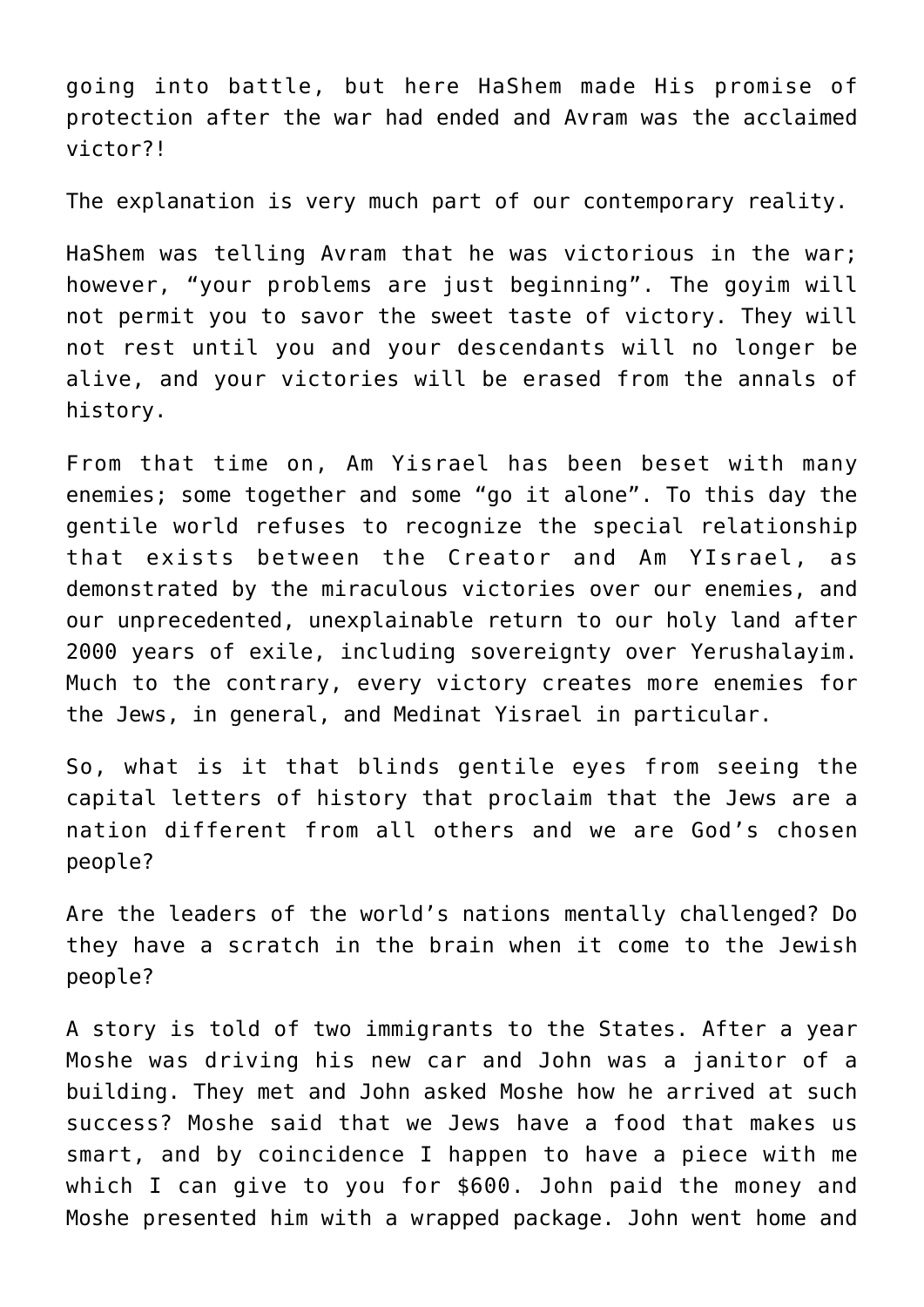told his wife that soon they would be smart and rich. His wife opened the package and in it was a plain white fish! The following day John went back to Moshe to demand the refund of his money. But Moshe said, I told you that this food will make you smarter. I didn't lie. Today you are smarter than what you were yesterday!

Could it be that the nations have impaired intellectual skills that prevent them from deducing logical conclusions? No, that is not true, as we see in the Midrash Yalkut Shimoni:

*אם יאמר לך אדם יש חכמה בגוים תאמין, הה"ד והאבדתי חכמים מאדום ותבונה מהר עשו (עובדיה א ח) יש תורה בגוים אל תאמין, דכתיב מלכה ושריה בגוים אין תורה (איכה ב)*

*If you are told that the gentile nations have acquired knowledge: believe it. But if you are told that have acquired Torah (spirituality) – reject it outright!*

So, what is it that drives one anti-Semitic power after another into suicidal spins into oblivion?

*Answer:*

The Midrash Yalkut Shimoni (Yeshayahu 420) on the pasuk (Yeshayahu 17,12-14):

*הוי המון עמים רבים כהמות ימים יהמיון ושאון לאמים כשאון מים כבירים ישאון:*

*12 Woe to the many nations that rage, they rage like the raging sea! Woe to the peoples who roar, they roar like the roaring of great waters!*

*13 Although the peoples roar like the roar of surging waters, when he rebukes them, they flee far away, driven before the wind like chaff on the hills, like tumbleweed before a gale.*

*14 In the evening, sudden terror! Before the morning, they*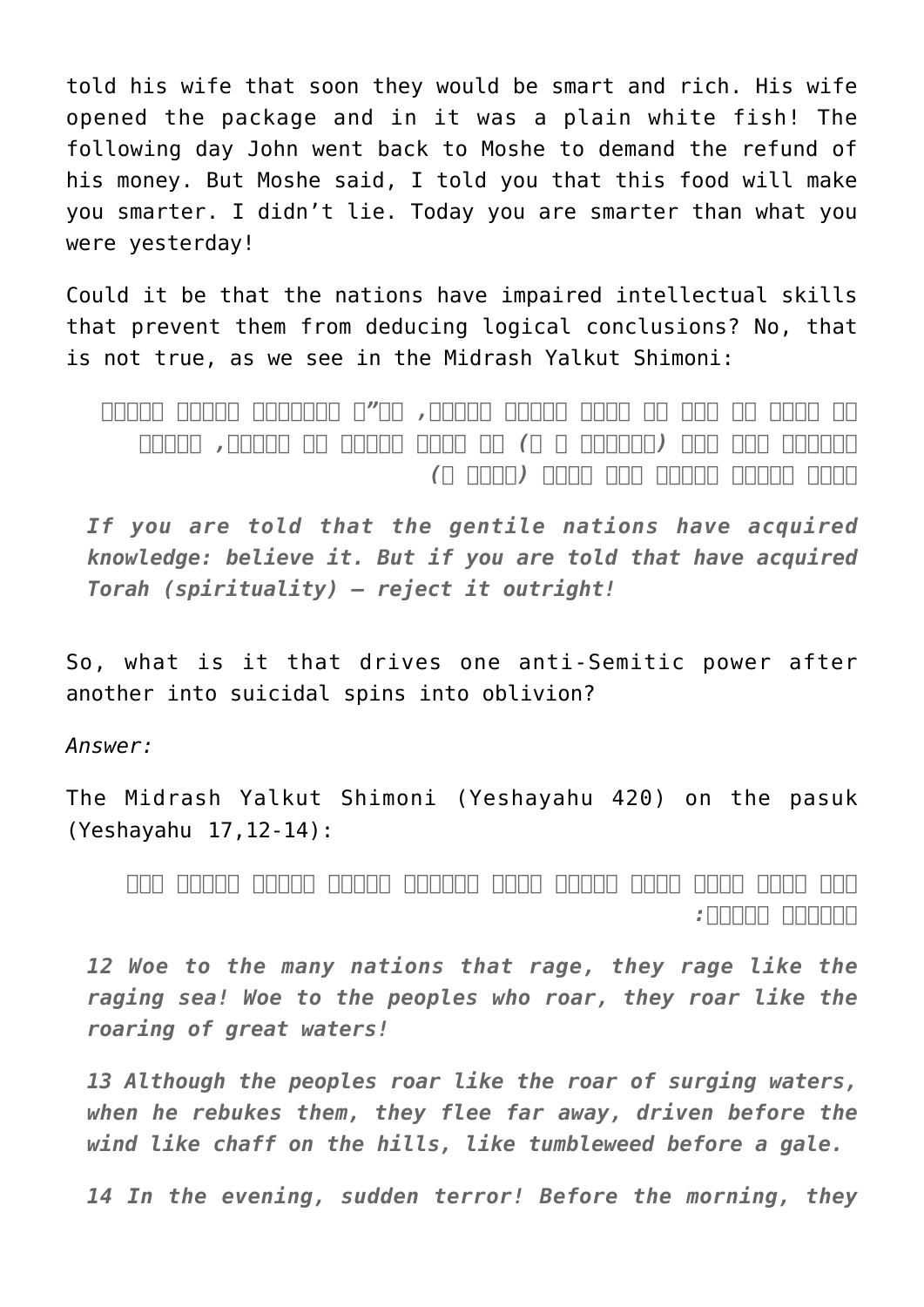*are gone! This is the portion of those who loot us, the lot of those who plunder us.*

The Yalkut states:

*The prophet likens the Jewish nation to the sands of the beach, and the gentiles to ocean waves that beat against the sands.*

The prophet is saying that the first wave boasts it will inundate the land, but when it reaches the sandy beach, it crests and falls to the ground in utter submission. But none of the succeeding waves learn the lesson. They all try to inundate the land but in utter failure. So to, Paro tried to destroy the Jews and failed, Amalek followed and failed, Sichon, Og and Bilam also tried but failed.

In post-Biblical times, over the span of 1900 years the Christians tried to eliminate the Jews and Judaism – and failed. Followed by the Communist Soviets, then Hitler and now the Islamic nations. The UN is trying, as is the EU, and in a subtle way the US is backing a two-state solution in the hope that the Arabs will destroy the Jewish state. They too will fail, with none learning the fundamental law of HaShem's world – the Jewish nation is eternal.

So, what is it about these nations that they do not read the lessons of history? If It's not stupidity, what is it?

Albert Einstein once gave an example of insanity: it is when one repeats the same act or process in the expectation of achieving a different result.

Age old anti-Semitism is a spiritual disease that initially attacks the soul, evolves into mental illness that paralyzes the brain's thought process and destroys the conscience. It is terminally incurable.